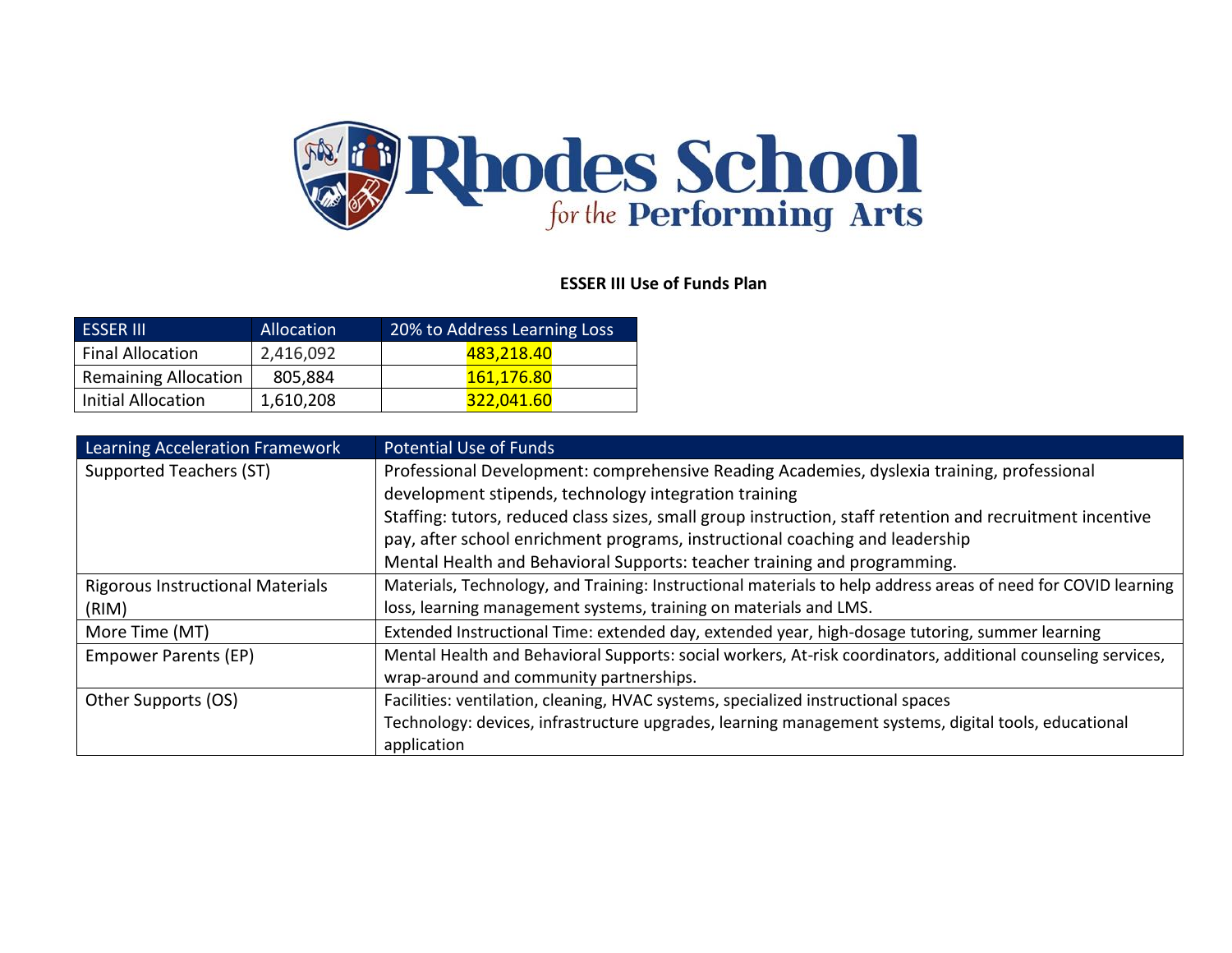## Use of Funds – LEA Allowable Activities:

A1- Any activity authorized under Elementary and Secondary Education Act (ESEA)

A14- Purchasing educational technology (hardware, software, and connectivity) for students … that aids in regular/substantive educational interaction between students and instructors, including low-income students and SWD, which may include assistive technology or adaptive equipment

A16- Planning and implementing activities related to summer learning- Providing classroom instruction or online learning during summer months and addressing the needs of low-income students, SWD, English learners, migrant students, students experiencing homelessness, & children in foster care

A17- Planning and implementing activities related to … supplemental afterschool programs -- providing classroom instruction or online learning … addressing the needs of low-income students, SWD, English learners, migrant students, students experiencing homelessness, & children in foster care

B1- Addressing learning loss among LEA students, including low-income students, SWD, English learners, racial & ethnic minorities, students experiencing homelessness, & children in foster care -- Administering and using high-quality assessments

B2- Addressing learning loss among LEA students, including low-income students, SWD, English learners, racial & ethnic minorities, students experiencing homelessness, & children in foster care -- Implementing evidence-based activities to meet the comprehensive needs of students

B11- Other activities that are necessary to … continuing to employ existing staff of the LEA